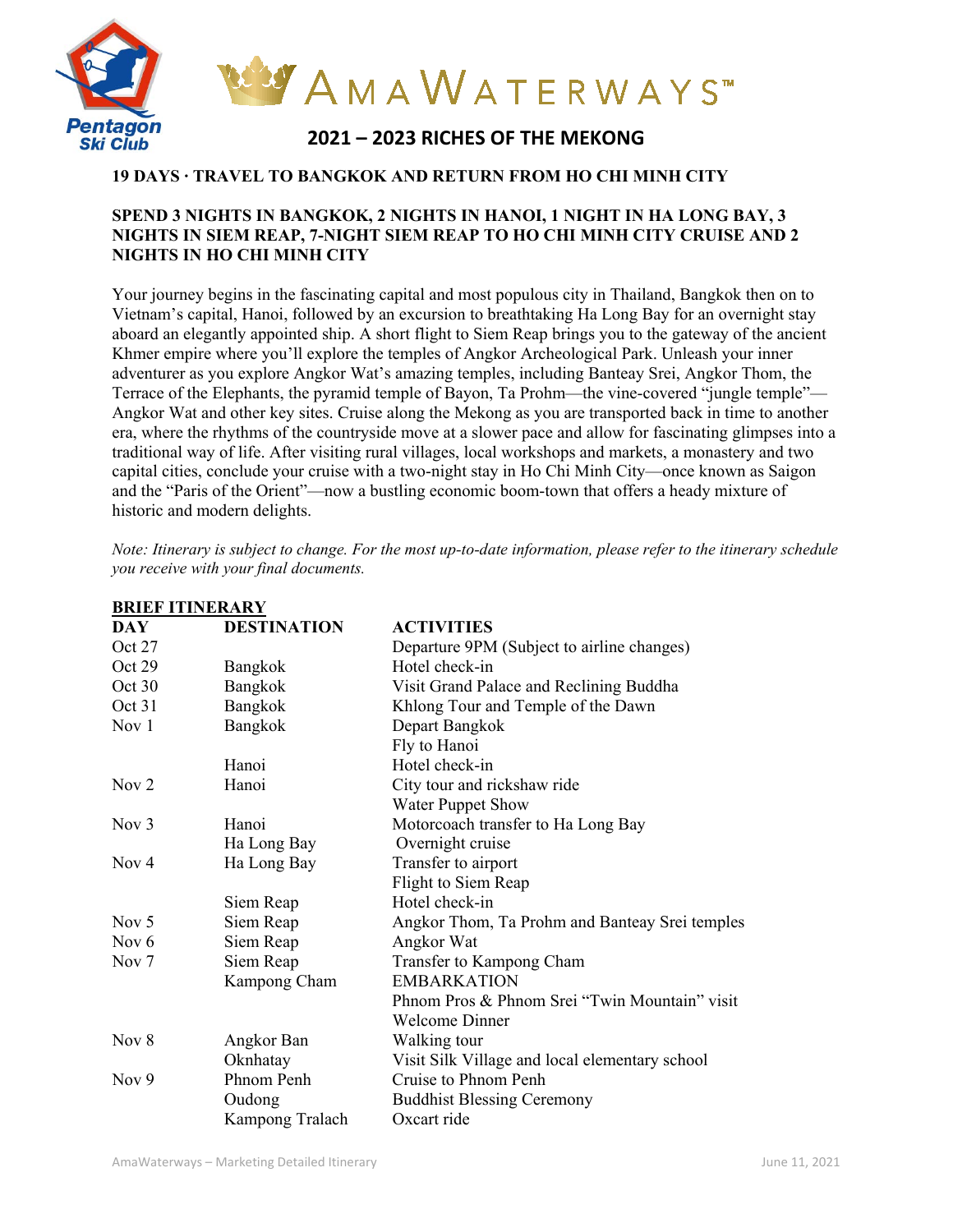

### **2021 – 2023 RICHES OF THE MEKONG**

|          | Phnom Penh             | Tuk Tuk orientation tour                          |
|----------|------------------------|---------------------------------------------------|
| Nov $10$ | Phnom Penh             | Killing Fields and Genocide Museum excursion      |
|          |                        | <b>OR Central Market</b>                          |
|          |                        | Royal Palace and National Museum                  |
| Nov $11$ | <b>Border Crossing</b> | Border Crossing from Cambodia to Vietnam          |
| Nov $12$ | Tan Chau               | Trishaw ride to craftsmen's workshops             |
|          |                        | OR Local village                                  |
| Nov $13$ | Sa Dec                 | Local boat ride to Sa Dec                         |
|          |                        | Visit local market                                |
|          | Xeo Quyt               | Xeo Quyt excursion                                |
|          | Cai Be                 | Visit local workshops and historic Kiet Old House |
| Nov $14$ | My Tho                 | <b>DISEMBARKATION</b>                             |
|          | Ho Chi Minh City       | Motorcoach transfer to Ho Chi Minh City           |
|          |                        | City tour                                         |
| Nov $15$ | Ho Chi Minh City       | Chu Chi Tunnels                                   |
| Nov $16$ | Ho Chi Minh City       | Return flight home                                |
| Nov $17$ | Washington DC          | Arrival 3PM (Subject to airline changes)          |
|          |                        |                                                   |

#### **DETAILED ITINERARY**

**October 29, 2022, BANGKOK, THAILAND.** Arrive in Bangkok and check into your hotel.

**October 30, 2022, BANGKOK.** Discover the spectacular and centuries-old Grand Palace with its glittering Temple of the Emerald Buddha. The infamous Buddha was chiseled from one block of emerald and is believed to have supernatural powers. Stop at Wat Pho, known as the Temple of the Reclining Buddha. It houses a school of Thai medicine and is the birthplace of traditional Thai massage. Enjoy rest of day at your leisure to discover more of Bangkok's incredible sights. (B)

**October 31, 2022, BANGKOK.** This morning, cruise along the small canals ("khlongs") of Thonburi, gaining a better understanding of why Bangkok is known as "the Venice of the East." Conclude your morning sightseeing tour with a visit to the imposing Temple of the Dawn, which stands beside the Chao Phraya River and dazzles with a structure composed of millions of fragments of Chinese porcelain. Spend your afternoon at leisure exploring more Bangkok, from its fascinating three-dimensional art museum, Art in Paradise, to its world-famous shopping centers and colorful markets, such as the Night Train, an eye-catching local gathering of tents illuminated by electric lights as the sun sets. (B)

**November 1, 2022, DEPART BANGKOK – ARRIVE IN HANOI, VIETNAM.** Check out of your hotel and bid farewell to Bangkok as you prepare for your flight that brings you to Vietnam. Hanoi, Vietnam's capital city boasts a rich cultural heritage that blends in harmony with its vibrant present. From ancient temples to French Colonial architecture and modern-day skyscrapers, along with beautiful parks and lakes, Hanoi is an eclectic and lively city. (B)

**November 2, 2022, HANOI.** Discover some of Hanoi's most famous historic and cultural sites on your guided tour that includes: Ba Dinh Square and The Temple of Literature. You'll also visit the infamous prison that American POWs sarcastically dubbed the "Hanoi Hilton" during the Vietnam War. Take an authentic rickshaw ride, known as "cyclo," in Hanoi's bustling Old Quarter, and then enjoy a traditional water puppet show. (B)

**November 3, 2022, HANOI – HA LONG BAY.** Ethereal Ha Long Bay is considered by many to be the Eighth Natural Wonder of the World, Board an elegantly appointed ship designed with all the modern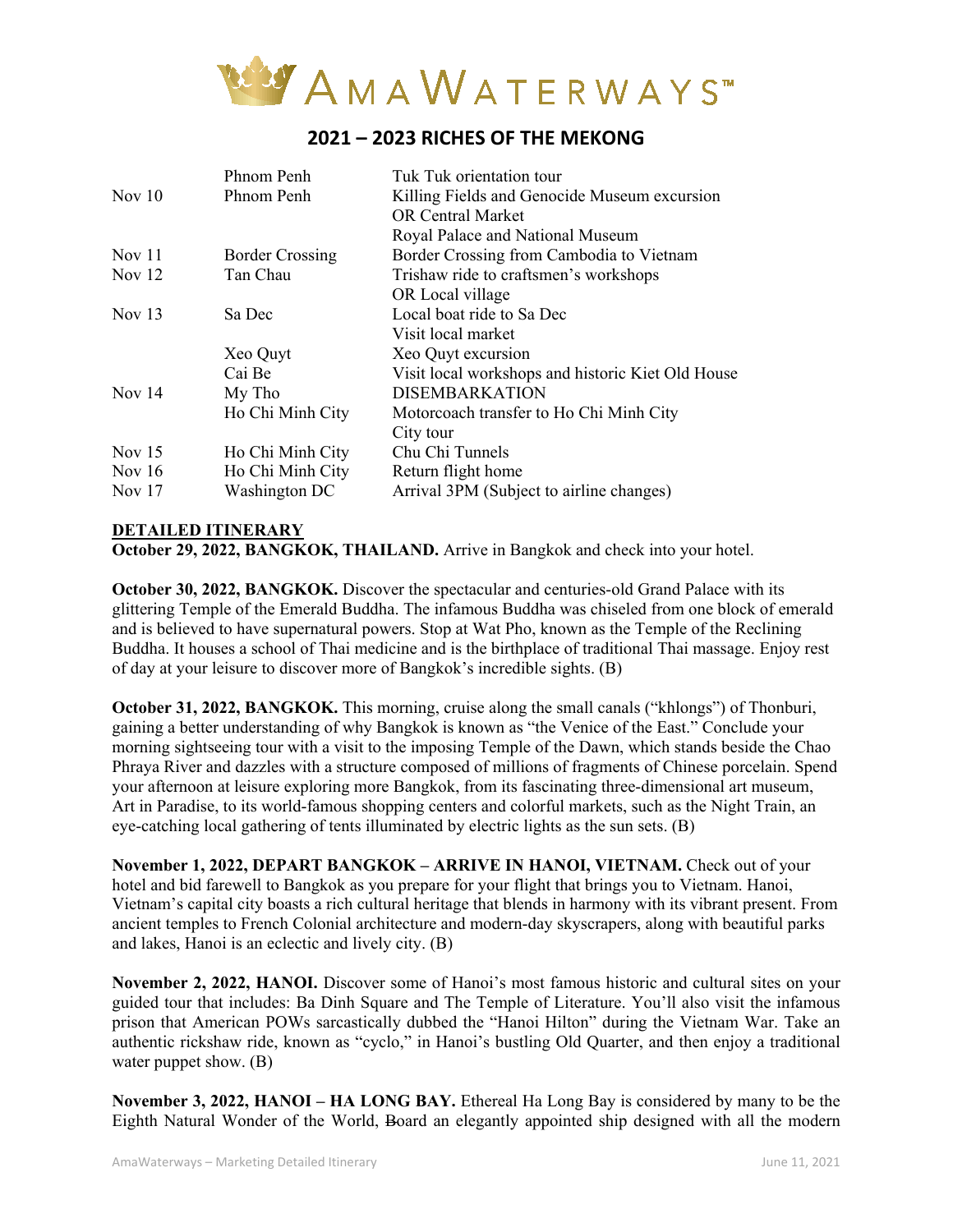

# **2021 – 2023 RICHES OF THE MEKONG**

conveniences to ensure smooth sailing for an incredible once-in-a-lifetime experience. The backdrop of the bay's magnificent scenery and dramatic limestone cliffs and rock formations provide you with the perfect setting for a memorable sojourn. (B,L,D)

**November 4, 2022, HA LONG BAY – HANOI – SIEM REAP, CAMBODIA.** Spend the morning sailing across the emerald waters of Ha Long Bay with more than 2,000 small islands rising from the water like a dragon's back. Later in the morning, disembark the ship and transfer to Hanoi Airport for a short flight to Siem Reap, Cambodia, the gateway to Angkor Archaeological Park, a UNESCO World Heritage Site and the former capital of the Khmer empire. (B,L)

**November 5, 2022, SIEM REAP – ANGKOR.** Begin your morning exploration of the Angkor temple complex at Angkor Thom, meaning "the great city." This is home to Bayon Temple, best known for its gigantic smiling stone faces, as well as the Terrace of the Elephants and the Terrace of the Leper King. You'll then visit nearby Ta Prohm, known as the "Kingdom of Trees," for the way in which the temple stones have become intertwined with thick forest vegetation over the centuries. Afternoon excursions take you to the fascinating jewel in the crown of Angkorian art, Banteay Srei, meaning "Citadel of Women," as it has been said that the carving is too fine to have been done by the hand of man. Cap this memorable day off with a special "Apsara Dance Show" at your hotel, featuring local Cambodian/Khmer folk dancers. (B,D)

**November 6, 2022, SIEM REAP – ANGKOR.** Discover the heart and soul of Cambodia and the most iconic of all Angkorian Temples, Angkor Wat. This is one of the largest religious monuments ever constructed and a true masterpiece of Khmer architecture built by King Suryavarman II in the early 12th century to honor the Hindu god, Vishnu. (B,D)

**November 7, 2022, SIEM REAP – KAMPONG CHAM, CAMBODIA – EMBARKATION.** Transfer via motorcoach to the AmaDara in Kampong Cham for your seven-night cruise. Board a motorcoach to the Twin Mountains, known as Phnom Pros and Phnom Srei (male and female mountains). In the annals of Khmer legend, the twin mountains were formed as the result of a competition between the men and women of an ancient Cambodian kingdom to resolve which gender would be responsible for wedding proposals. Later, join fellow guests for an evening Welcome Dinner. (B,L,D)

**November 8, 2022, ANGKOR BAN** – **OKNHATEY**. During the morning, go on a walking tour to Angkor Ban, one of the few villages in Cambodia that was not destroyed under the Khmer Rouge regime in the 1970s. Here people still live in their traditional wooden abodes and keep their old cultural traditions alive. Hundreds of wooden houses stand intact on stilts, shaded with banana trees, among the hustle and bustle of the daily agricultural on-going of the local villagers. After visiting here, the ship sails to Oknhatey or "Silk Island," located on the lush banks of the Mekong River. This island is known for its rich tradition of silk weaving. While here, you'll visit a local elementary school and observe the traditional silk weaving that have been preserved for centuries. Your ship moors in Oknhatey village. (B,L,D)

**November 9, 2022, OUDONG – KAMPONG TRALACH – PHNOM PENH.** Your cruise continues to sail to Phnom Penh, the capital of Cambodia. The morning excursion takes you to Oudong, Cambodia's former royal capital from the early 17th century until 1866. Today, Oudong is a place of pilgrimage for Cambodians. While here, be treated to a memorable Buddhist Blessing Ceremony at a monastery. After visiting Oudong, be treated to a truly authentic excursion, an oxcart ride through a local village Kampong Tralach. Later in the day, experience Phnom Penh via a tuk tuk ride and be enchanted by the city's French Colonial architecture and tree-lined boulevards set amidst monumental Angkorian architecture. After returning to the ship, enjoy Khmer folk dancing performed by local children in the Saigon Lounge. (B,L,D)